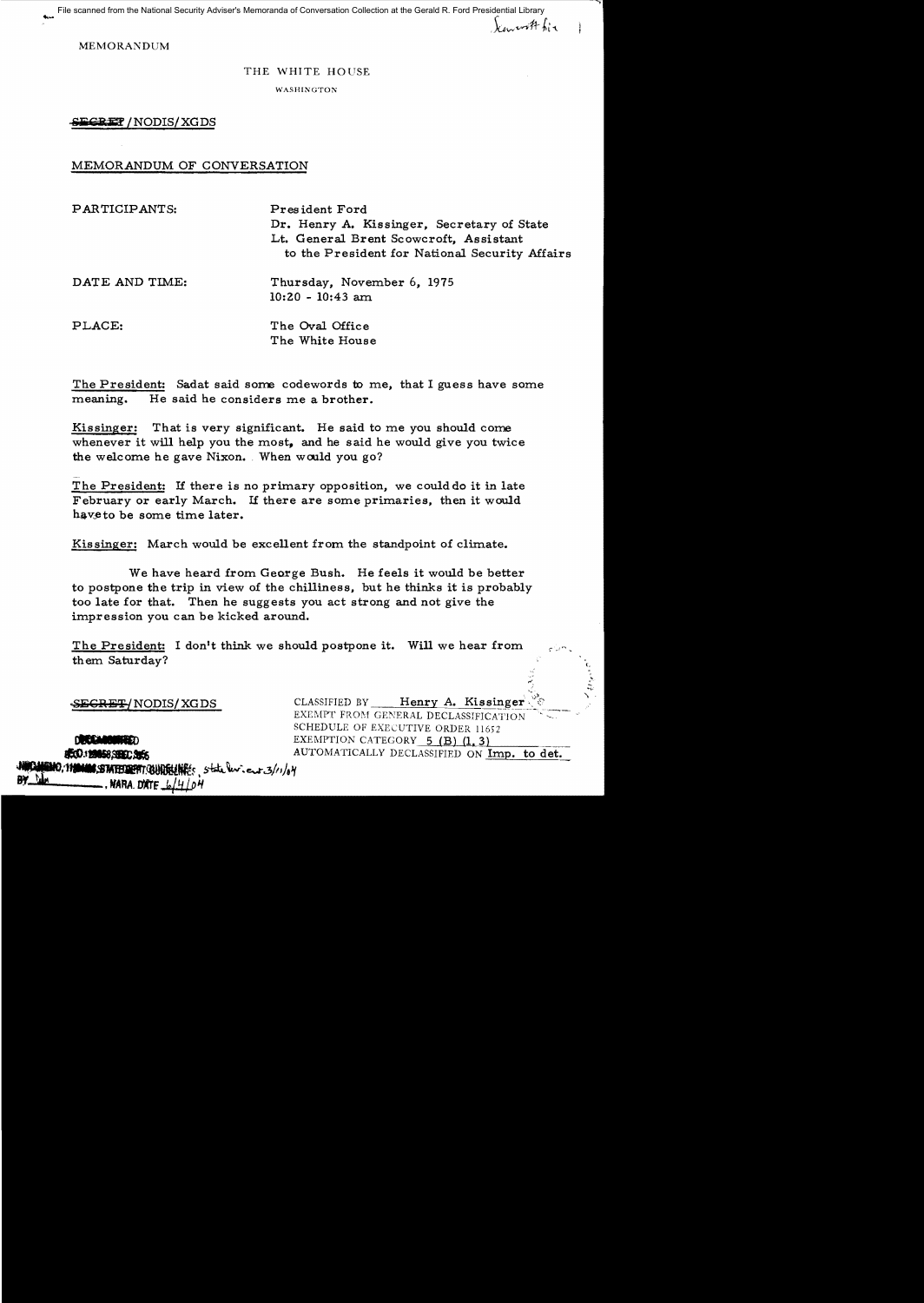## $S$ EGRET  $\neq$  NODIS/ XGDS  $-2$  -

Kissinger: I agree. We will probably hear at the last minute on Saturday.

The Moroccan march is going ahead, supposedly under the agreed ground rules.

Moynihan wants us to endorse a resolution to free political prisoners everywhere in the world. It is a close call, but I turned him down. He is trying to get the focus off Chile and Korea and on to Uganda, and those countries. But I'm afraid Fraser would use it against Chile and beat us for not following our own resolution.

Scowcroft: I think it is superficially attractive but would get us into real troubles. It's like no first use of nuclear weapons.

The President: I think it is a bad idea. We would get hit with Chile and the rest. And no one would do anything about the leftist dictatorships.

Kissinger: We had a phone call from Brassolette in Giscard's office. We have given them some frosty messages about excluding Canada and the technical arrangements for the Economic Summit. We propose cancelling another Shultz preparatory meeting. No one here wants it.

The President: I see Mexico declared a 200-mile sea.

Scowcroft: Yes. Yesterday. A 200-mile economic zone.

Kissinger: We can put up with Mexico until Echeverria leaves, but if their attitude doesn't change, then we will have to kick them around. Echeverria is hopeless.

The President: How about his campaign to become UN Secretary-General?

Kissinger: He has hurt himself by his Spanish repression stand. We would have to veto him.

The President: How about my Friday speech?

Scowcroft: It's too rough for you to see yet.

SECRET/NODIS/XGDS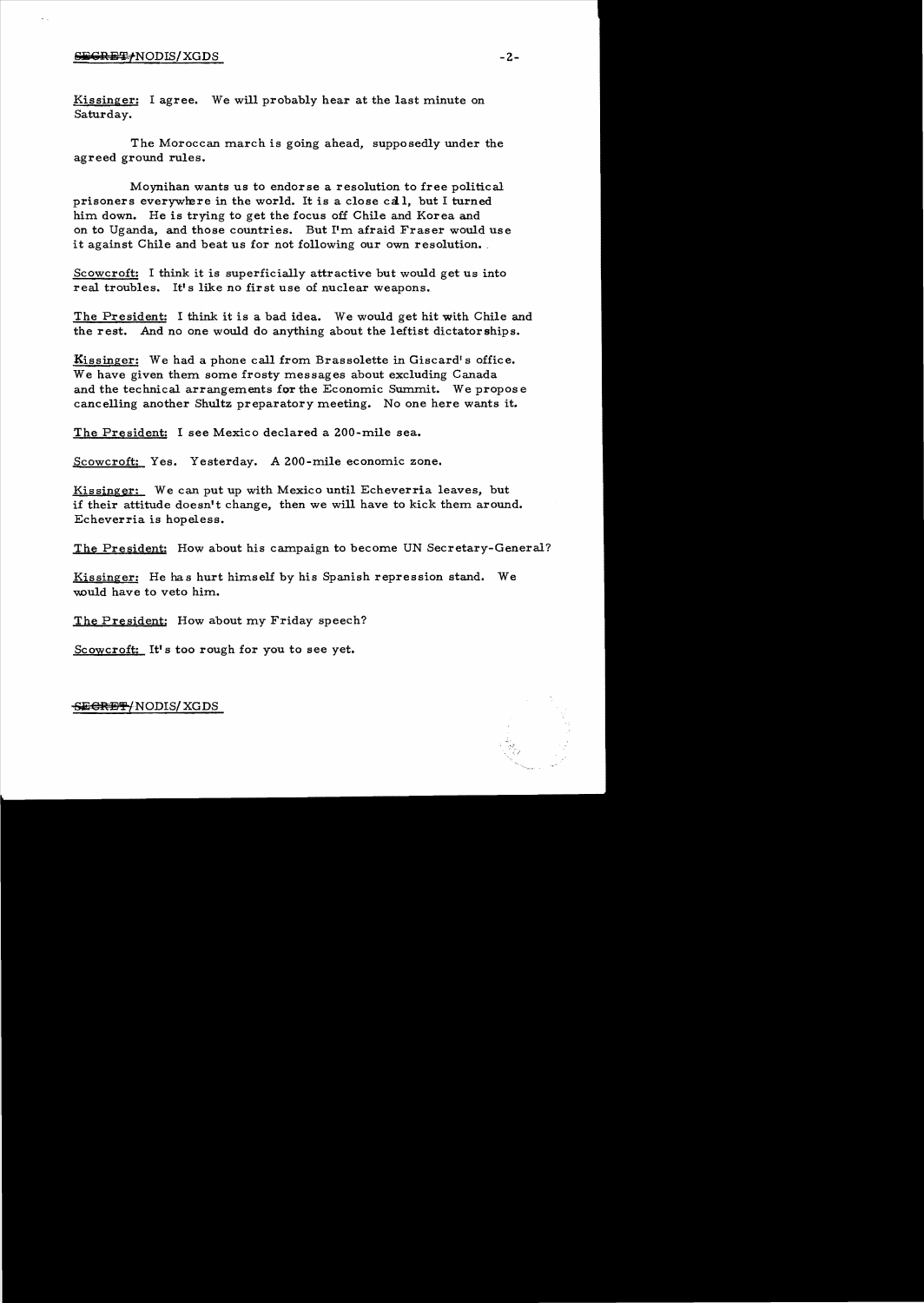omobyze thanks in Call chrowth.  $\sqrt{\frac{P}{K}}$  6 have 75 P He said some condecrande to me that & purs home sont meuring Hermid be ensuine me ce brotter. K Trat is very sig. Said The me you should our certainer it will help you want + he would give Jon time a contenant of Uniform When would ju jo V June princing sportion, let Febr a saily march. If pinorios, then one of home to be save later K Una la could be excellent from standjointy Climits. We trave true from Book. He feels would la bette topotion chip en mor q c chiling but on the los it gave to late for that. The In surgesto you act strong & ust give my. womin you can be archidaround. P I don't trie we should partyone, will no him Soit? K Lagels. Put have chart purite on Sat. Tre Morrison croires illigebral, apposelle Unogendam promto in to evaluase a usalation to free pol pronons everywhere in cavall. It a Clas call but 2 tours hind mind the liging to get c forms off Glill + Rosea (?) and on a Clgorily etur But 8 fiar France undlupe it against Chile & het in for not following som som resolution S good in it sugges juilt attraction dut would get work real timber - like 1st me of more com-P I think it is a had rith over would get fort

**DECLASSIFIED** E.O. 12958, SEC. 3.5 NSC MEMO, 11/24/08, STATE DEPT. GUIDELINES, State lev. en 3/11/04<br>BY LAO